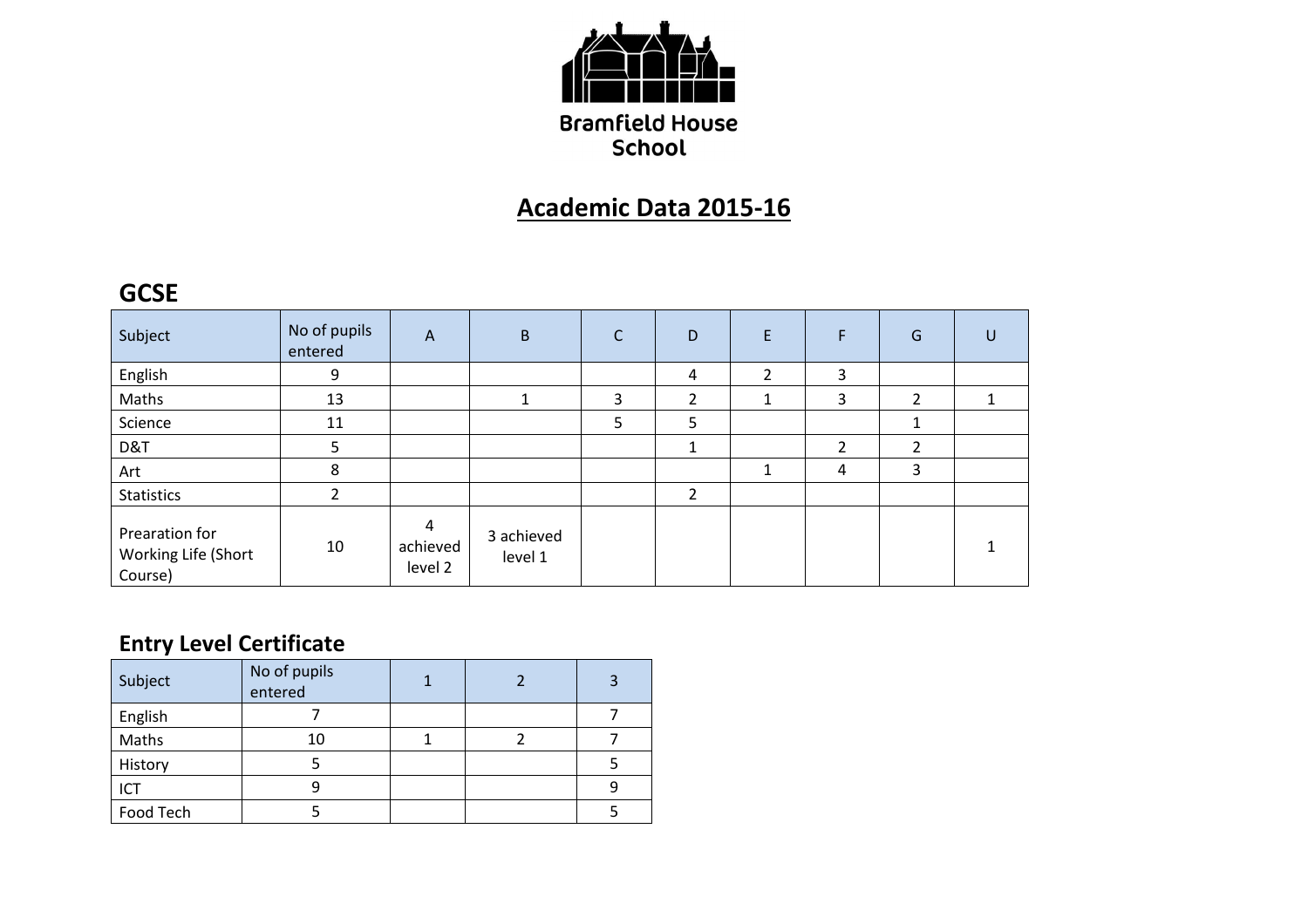## **Adult literacy/numeracy**

| Subject  | No of pupils<br>entered | Level 1 | Level 2 | Level 3 |  |
|----------|-------------------------|---------|---------|---------|--|
| Literacy |                         |         |         |         |  |
| Numeracy |                         |         |         |         |  |

#### **Asdan**

| Subject                    | No of pupils<br>entered | <b>Bronze</b> | Silver |  |
|----------------------------|-------------------------|---------------|--------|--|
| <b>Bronze/Silver Award</b> | 10                      |               |        |  |
| <b>Personal Finance</b>    | 10                      | 10            |        |  |

# **Other**

## **Qualifications**

| Subject            | No of pupils<br>entered | Level 1 | Level 2 | Level 3 |  |
|--------------------|-------------------------|---------|---------|---------|--|
| Food Hygiene Cert. |                         |         | 10      |         |  |